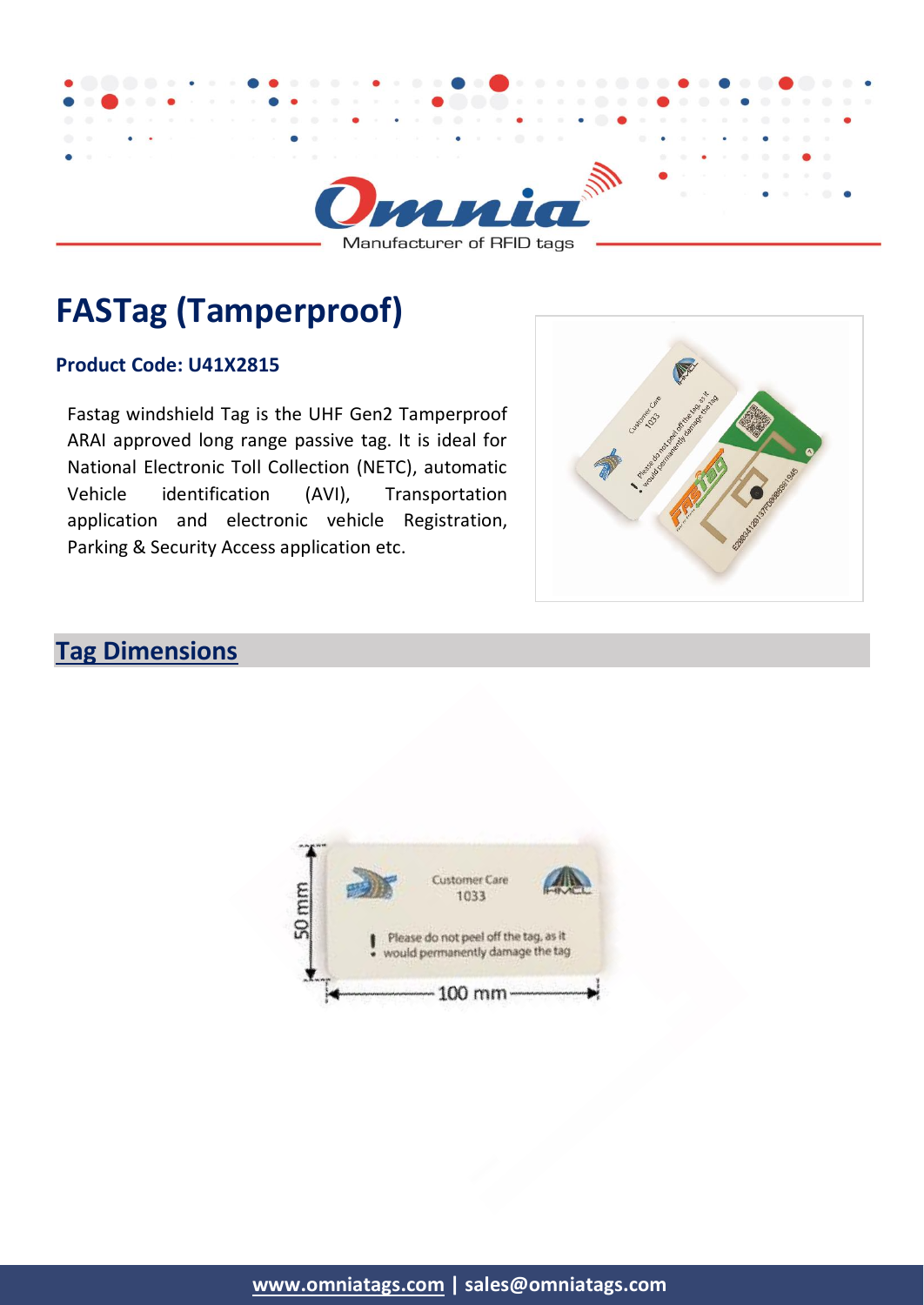| <b>Electrical Specifications</b>                           |                                                   |  |
|------------------------------------------------------------|---------------------------------------------------|--|
| Air Interface Protocol                                     | ISO/IEC 18000-6C, EPC Global C1G2                 |  |
| <b>Operational Frequency</b>                               | $860 - 960$ MHz                                   |  |
| Chip                                                       | Alien Higgs-3                                     |  |
| <b>Memory Configuration</b>                                | EPC-96 bits, extendible to 480bits                |  |
|                                                            | TID - 96 bits unalterable unique                  |  |
|                                                            | User memory $-512$ bits                           |  |
|                                                            | Access password - 32 bits                         |  |
|                                                            | Kill password $-32$ bits                          |  |
| Data retention                                             | 50 years                                          |  |
| Write endurance                                            | 100,000 Cycles                                    |  |
| Read Range*                                                | Upto 10 meter on fixed reader with linear antenna |  |
| Operating temperature                                      | -20 $^{\circ}$ C to +80 $^{\circ}$ C              |  |
| Storage temperature                                        | $-40^{\circ}$ C to $+100^{\circ}$ C               |  |
| Relative Humidity                                          | 95% Condensing                                    |  |
| Attachment***                                              | Self Adhesive                                     |  |
| Applicable surface                                         | Windshield glass                                  |  |
| <b>UV Resistant</b>                                        | Yes                                               |  |
| <b>Physical and Mechanical Specification</b>               |                                                   |  |
| <b>Dimensions</b>                                          | $100 \times 50 \pm 0.2$ mm                        |  |
| Antenna Material                                           | Printed Aluminium antenna                         |  |
| Adhesive tape                                              | High strength adhesive                            |  |
| Colour**                                                   | As per NPCI guidelines for each vehicle class     |  |
| <b>Quality Assurance</b>                                   | 100% reader tested                                |  |
| <b>Chemical Resistance</b>                                 |                                                   |  |
| Resistant to continuous exposure to salt water for 2 hours |                                                   |  |
| Resistant to continuous exposure to motor oil for 2 hours  |                                                   |  |
| Additionally, abrasion resistant against HCL and IPA       |                                                   |  |